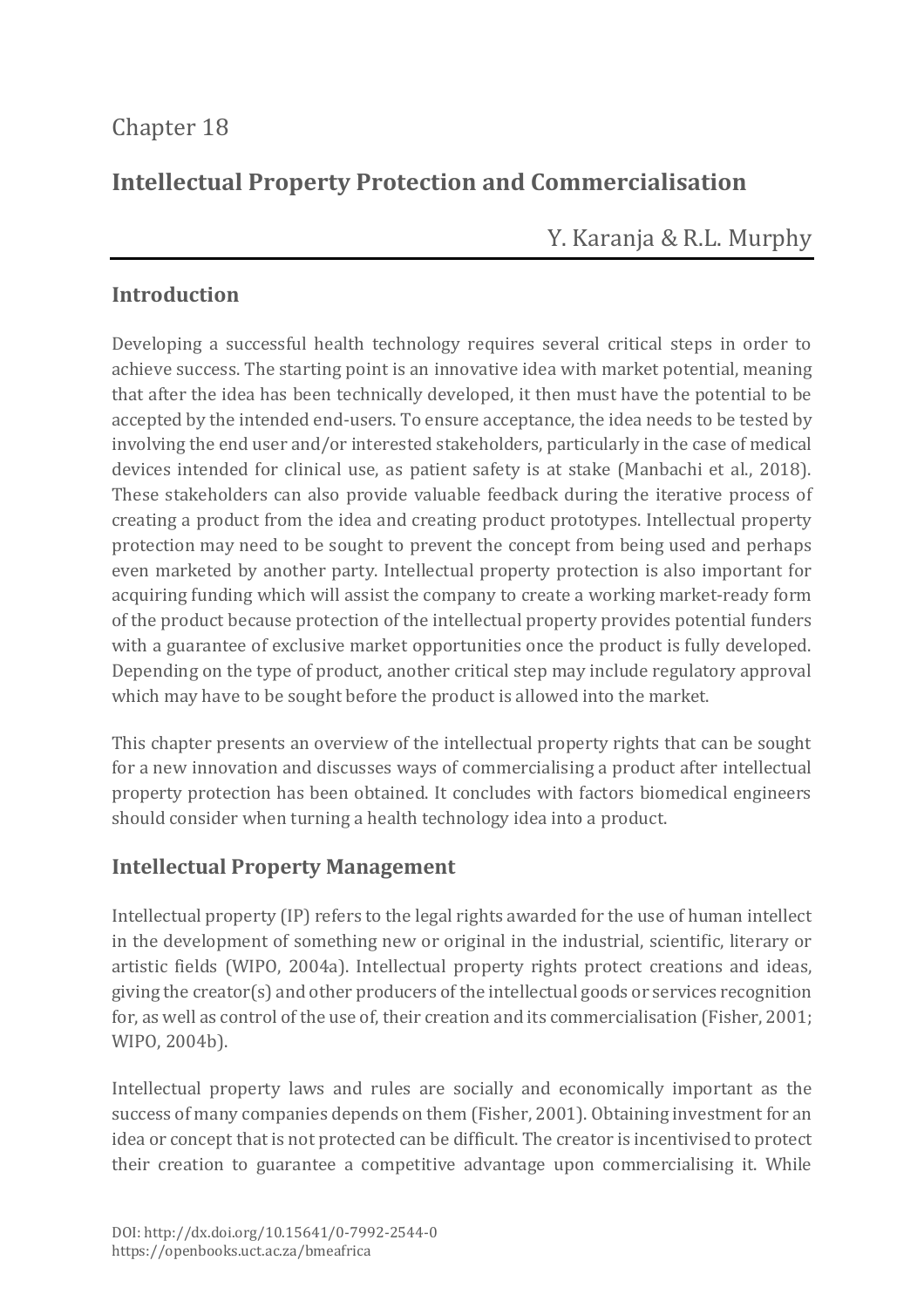intellectual property law can drive innovation, it may also limit it, because IP rights limit the use of certain technologies by other people or companies (Flexman & Lazareck, 2007). A balance needs to be struck to foster economic development as well as future research (Spyropoulos, 2007).

In the sections below, the types of intellectual property rights and the steps in intellectual property development and protection are discussed.

Intellectual property can be categorised either as industrial property which consists of trademarks, patents, industrial designs and geographic indications, or as copyright (WIPO, 2004b). In some instances, multiple forms of protection can apply to an invention or creation.

## **Trademarks**

A trademark is a word, phrase or symbol used to identify goods or services manufactured or supplied by a business. Trademarks can be awarded for the brand name, slogan, logo or shape and packaging of the product (Fisher, 2001, WIPO, 2004b). A trademark protects against counterfeiting by preventing the use of similar signs to market inferior products or services.

A trademark is obtained upon filing an application for registration with the national trademark office. If protection needs to be sought internationally an application needs to be filed at each national trademark office of interest (WIPO, 2004a). Alternatively, one can use the World Intellectual Property Organization's (WIPO) Madrid System which is a cost-efficient solution for registering and managing worldwide trademarks (WIPO, 2018a). A registered trademark can be protected for a lifetime if it is renewed every 10 years upon payment of a renewal fee. Trademarks can be sold, bought or licensed.

## **Patents**

A patent is a right awarded for inventions (Fisher, 2001). The invention needs to be a product or process that is a new and non-obvious way of doing something or offers a new and non-obvious technical solution to a problem (WIPO, 2004b).

Patents protect the use of the invention and how it functions and last 20 years from the date of application (Streissguth, n.d.). In most countries, an annual renewal fee must be paid to keep a patent valid. In instances where the innovation is disruptive and has multiple inventions associated with it, an omnibus patent application should be considered (Capron & Wells, 2016).

Patents grant the owner exclusive rights to use, sell or license the invention. It also allows the patent holder to exclude others from manufacturing, using, copying, importing, exporting or selling the invention. When the patent expires, its protection ends and the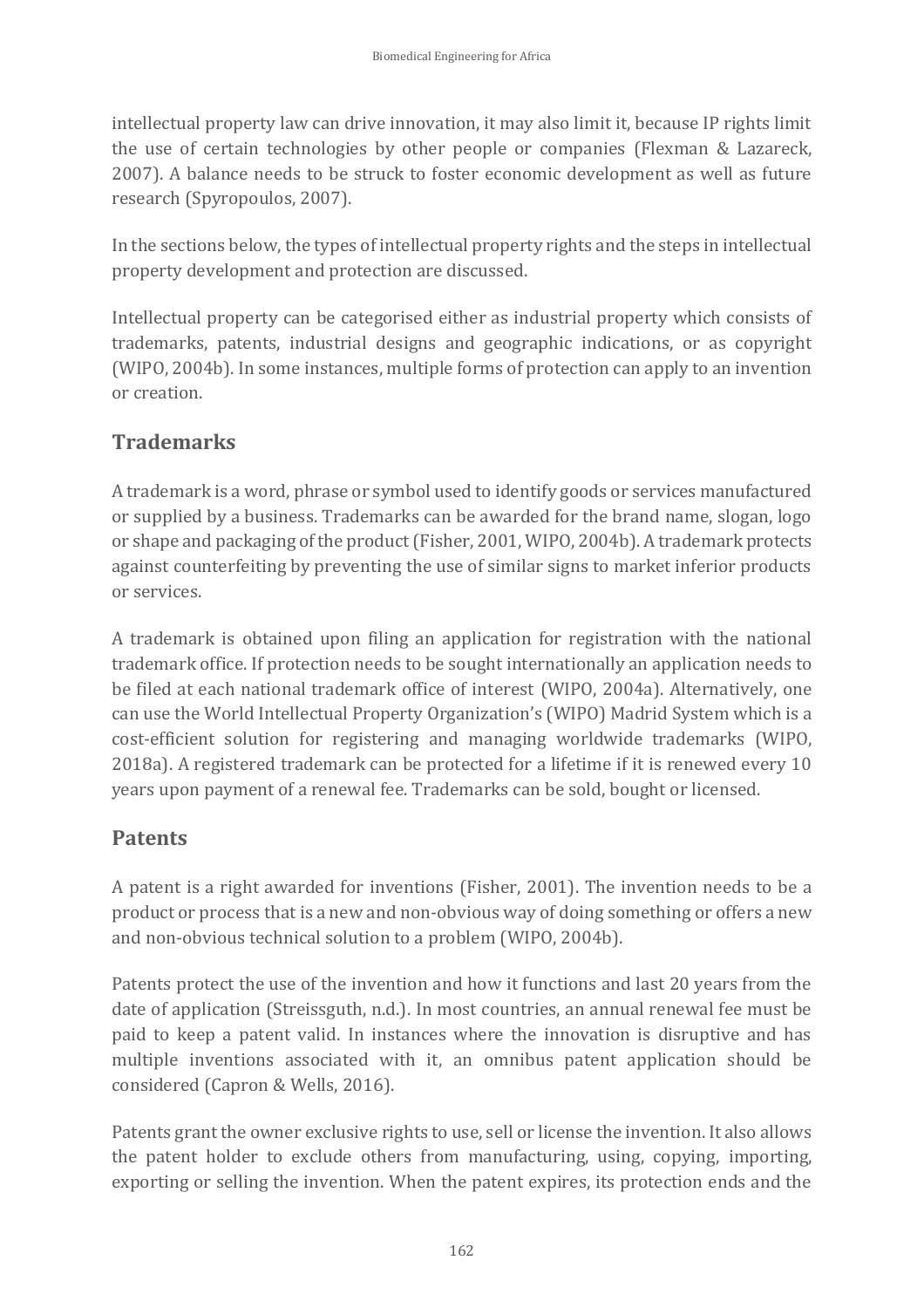invention enters the public domain making it available for commercial exploitation by others. The exclusive rights only relate to commercial exploitation of the invention, they do not prevent a person from running experimental work using the technological information from the patent specification (WIPO, 1997). Patenting therefore does not protect against improving on the existing invention or discovering a different solution to satisfy the same market need. The patent owner is required to make all information regarding their invention available publicly. This enriches the body of technical knowledge in the world, promoting further creativity and innovation (WIPO, 2004b).

Patents are granted by national or regional patent offices. Regional patent offices include (WIPO, 2018b):

- African Intellectual Property Organization (OAPI)
- African Regional Intellectual Property Organization (ARIPO)
- Eurasian Patent Organization (EAPO)
- European Patent Organisation (EPO)
- Patent Office of the Cooperation Council for the Arab States of the Gulf (GCC Patent) office)

The process of application differs from one regional office to the next. Filing an application with ARIPO involves specifying the member states in which protection is being sought. In OAPI, a single patent application is required when seeking protection in all member states while with the EPO the countries are selected after the patent has been granted.

### *Conditions of patentability*

To be eligible for patent protection, an invention needs to meet several criteria, including that it must be: 1) useful, 2) novel, 3) inventive (non-obvious), 4) contain patentable subject matter (see below), and 5) have a comprehensive invention disclosure (WIPO, 2004a).

### *Patentable subject matter*

Patent protection is available for inventions from all technology fields which can be categorised as: process, machine, manufacture, composition of matter or any new or useful improvement thereof (Rich, 1960; WIPO, 2004a).

In several countries computer software inventions, usually protected under copyright law, can be patentable. The computer software is patentable if its application is technical ("technical effect") such as instructing a person skilled in the art on how to solve a particular problem using technical means (WIPO, 2004a). In some countries, such as the United States, a software package itself can be patentable even without a technical effect.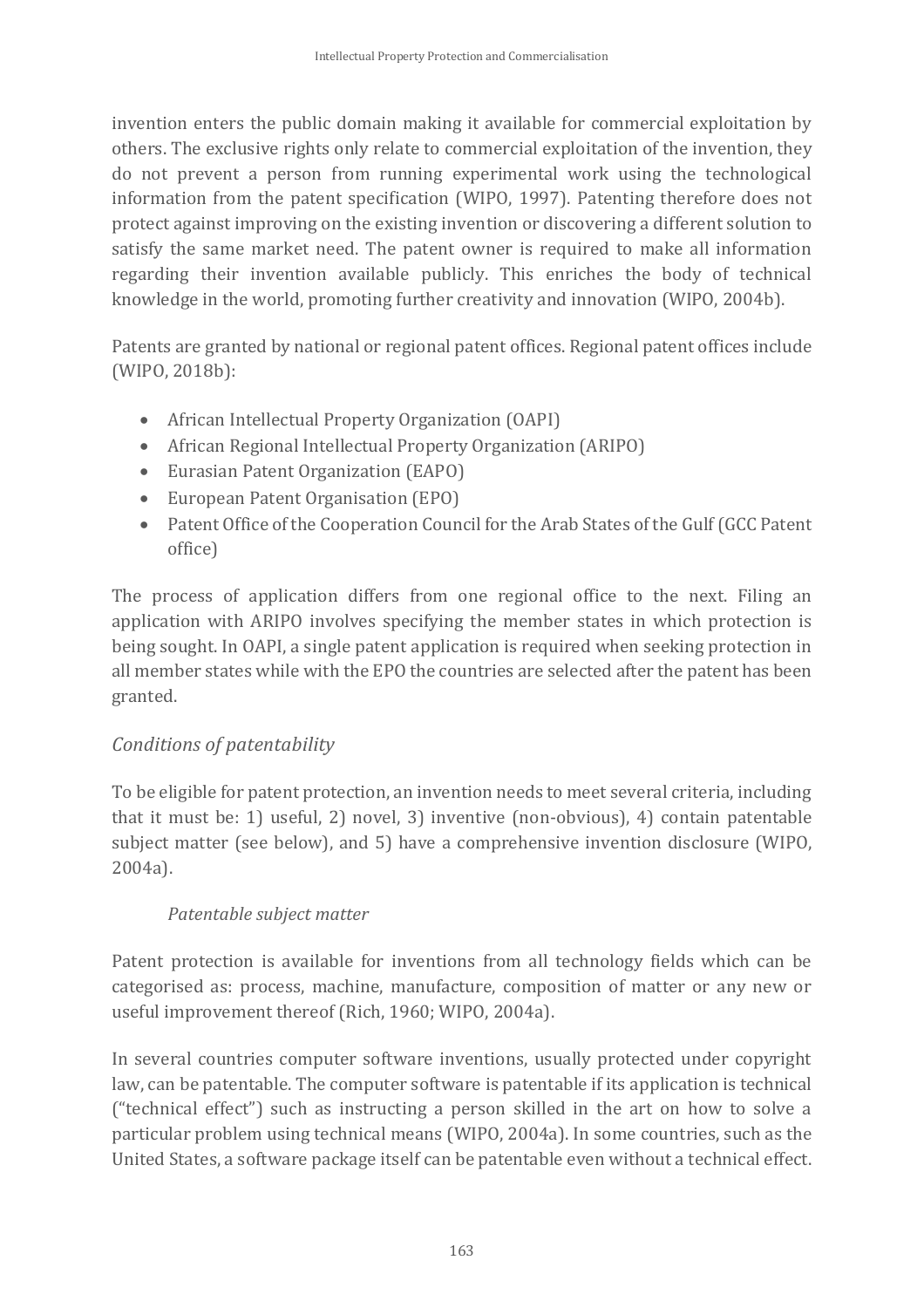Fields of technology exempted from the scope of patentable subject matter in most countries are (WIPO, 2004a):

- Discoveries of materials or substances that already exist in nature.
- Mathematical methods and scientific theories.
- Human or animal treatment methods or diagnostic methods.
- Business schemes, rules or methods.
- Plant and animals and biological processes to produce plants and animals.
- Inventions where the commercial exploitation would contravene public order or morality.

Business schemes may be patentable in the United States.

### *Industrial applicability*

A patentable invention cannot be purely theoretical, it must have a practical purpose. If the invention is intended to be a product, then it should be possible to fabricate it. If the invention is intended to be a process, it should be possible to demonstrate it in practice (WIPO, 2004a).

#### *Novelty*

An invention is considered as new if it has not been presented in the prior art anywhere in the world; which is all the knowledge that exists on the area prior to the relevant filing of the patent application (WIPO, 2004a). Knowledge on the prior art could exist either in writing or as documented oral disclosure.

The three ways in which prior art is disclosed are (WIPO, 2004a):

- By description of the invention in published writing or publication.
- By description of the invention in spoken words.
- Using the invention in public, referred to as disclosure by use.

### *Inventiveness*

To be patentable, and invention must also be inventive. This means that it must *not be obvious to a person generally skilled in the art who has knowledge of prior solutions*. This test is very subjective and often a sticking point in getting an invention through the patent system.

## *Inventorship*

The individuals who contribute to the innovative concept are referred to as inventors. Inventorship is a legal determination which is based on the contribution to the concept.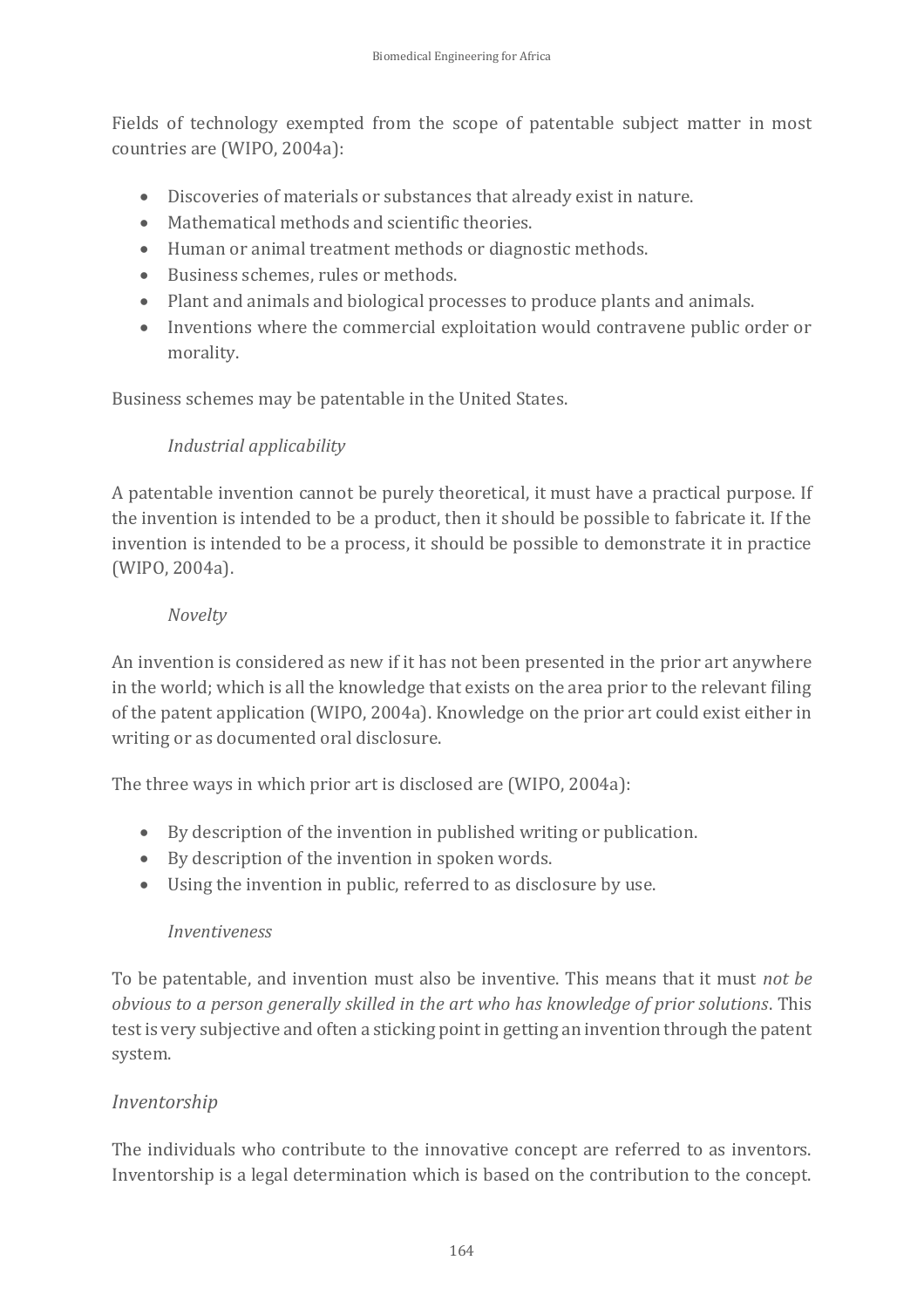In a patent application, the "true and only" inventors must be listed (Gattari, 2005). The omission of an inventor(s) or the inclusion of persons not involved in the inventive step is regarded as fraud and could result in the patent being nullified.

The invention process has two steps; first, the conception of the idea and second, the reduction of the idea into practice (Gattari, 2005). Reduction involves representing the invention in a physical form. Inventorship focuses on the conception step, therefore, an individual who only spent time and effort reducing the invention is not considered an inventor but an enabler.

Joint inventorship results when two or more people collaborate on an invention, with each contributing to the subject matter. There is no specification in the law of the lower limit of contribution required to qualify as a joint inventor; only that the contribution is significant and inventive (Gattari, 2005). A contribution is significant if it helped make the work patentable, meaning novel and non-obvious.

In the United States, each joint inventor can sell or license their share of the patent without the permission of any other joint inventor. This, however, does not hold true in all countries.

### *Invention disclosure*

Invention disclosure is a confidential document written by the creator of the invention to determine whether patent protection should be sought for the described invention, discovery, research tool, process, know-how or software (University of Texas at Austin, n.d.). In most cases, the invention disclosure is the first official record of the invention. An invention disclosure addresses the technical aspects of the invention while highlighting its novelty and non-obvious nature. It should clearly state the science behind the invention, its advantages over prior technologies, its potential drawbacks and the scope of use (Silverman, 1994).

The invention disclosure may be used to file for a provisional patent application, initiating the patenting and commercialisation process. To facilitate this, the invention disclosure needs to include the technical specifications of the invention. The technical specifications must contain a description of the invention and the manner and process of making and using it in full and exact details that can be understood by a person skilled in the art (Silverman, 1994; WIPO, 2004a). Full disclosure is required for a patent to be granted, meaning that a person skilled in the art should be able to recreate the invention without undue experimentation. It is important to note that it may not be necessary to disclose the "best method or design" but merely "a method or design".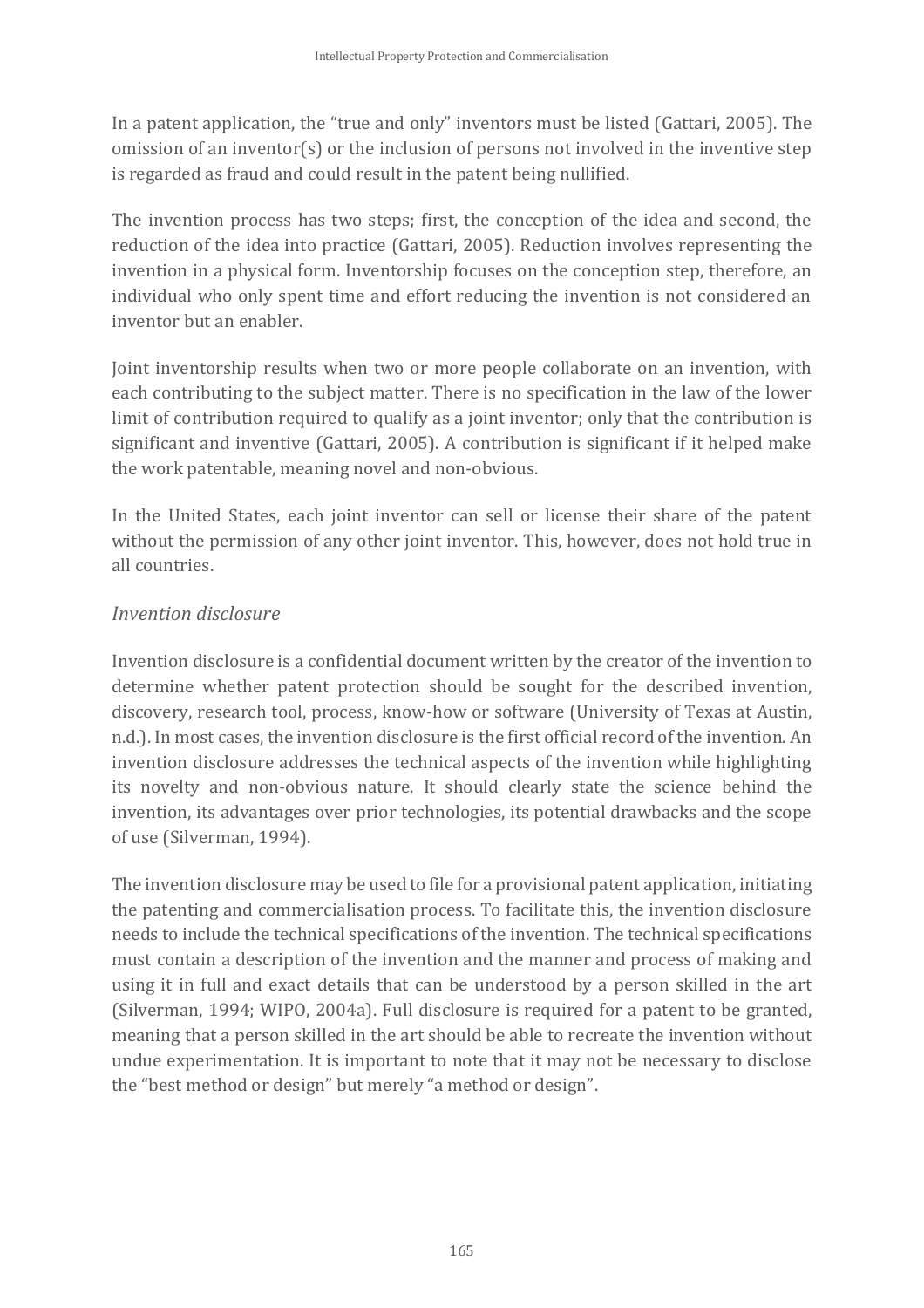## *Public disclosure*

Public disclosure of an invention involves making it readily available in enough detail that an individual with average technical knowledge in the area would be able to make and use the invention. Public disclosure could also include selling or offering to sell a prototype or showing or telling the ideas to a person who is not a collaborator or inventor of the technology and is not bound by a non-disclosure agreement (University of Texas at Austin, n.d.).

In most countries, patent rights are lost upon first public disclosure or publication. In the United States, however, the United States Patent and Trademark Office allows one year from the date of first public disclosure for one to file a patent (Silverman, 1994).

Patents are generally published by the respective patent offices. This usually takes place around 18 months from the first patent filing.

## *International Patent Classification (IPC)*

The international patent classification is a hierarchical system used to classify patents depending on the technical area of application (WIPO, 2018c). The IPC has eight technology sections with about 70,000 subdivisions (Spyropoulos, 2007; WIPO, 2018c). This system assists with finding patent documents for research on prior art or in the development of technology. Other patent classification systems also exist.

# **Copyright**

Copyright law protects original forms of expression such as, but not limited to: literary works, films, music, artistic works, computer programmes, databases and technical drawings (WIPO, 2004b). It is obtained automatically when the work is presented in a tangible medium without the need for registration. The right holder of the work can authorise or prevent:

- The reproduction of the work in any form.
- Its broadcasting.
- Its translation into other languages.
- Its public performance and communication to the public.
- Its adaptation.

Despite registration not being necessary, a copyright can be registered at the national or regional copyright office. Registration of the copyright is advantageous in that it provides proof of ownership and legal recourse in case of infringement. Copyright registration is effective on the date of submission of the completed application, filing fee and copies of the work being registered (Haskins, 2015). The duration of the copyright protection is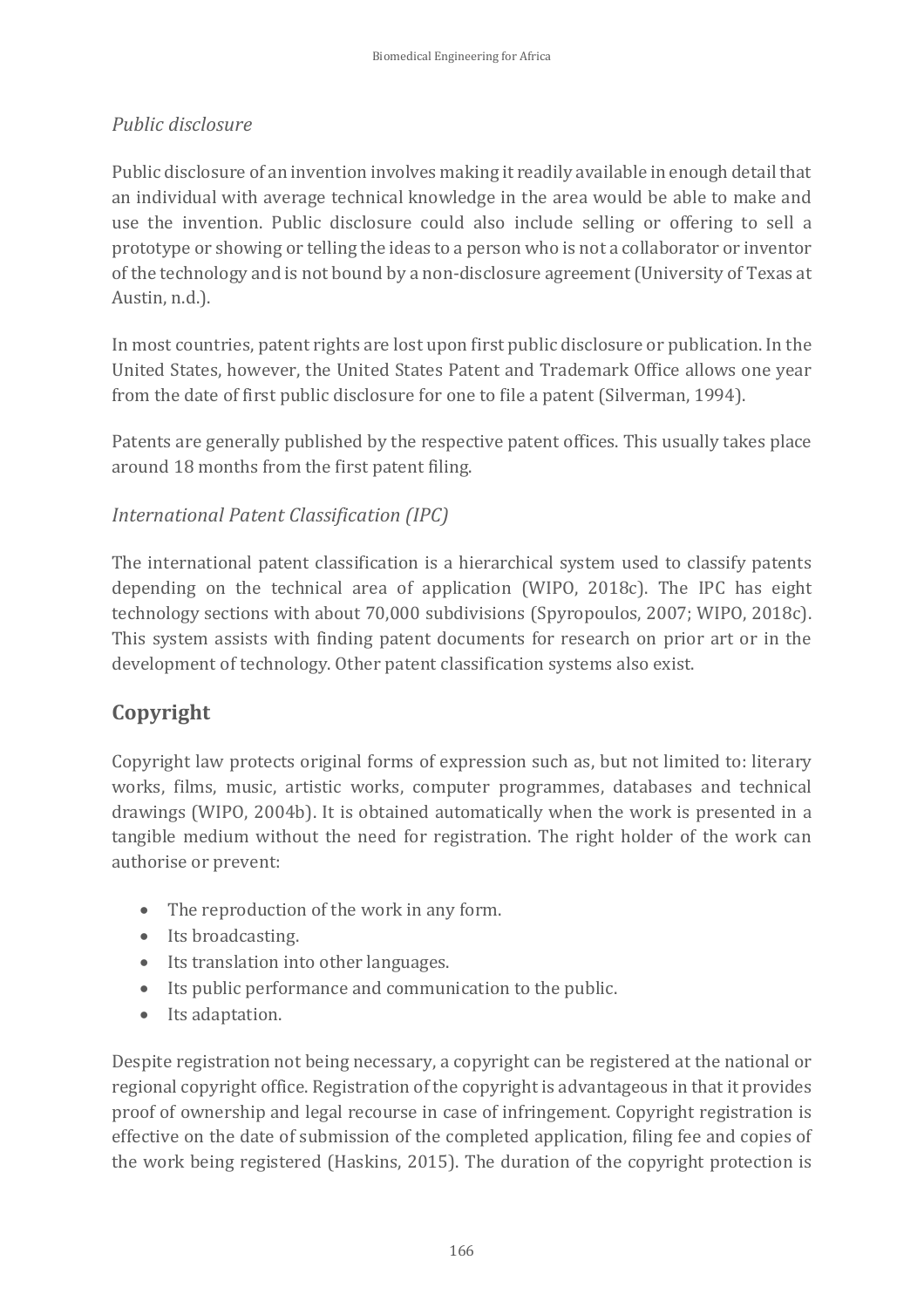the life of the creator(s) plus a number of years after their death. Copyright can be passed down by inheritance.

# **Industrial or registered designs (Design Patents)**

Industrial or registered design protects the ornamental and aesthetic appearance of a product (WIPO, 2004b). In the United States it is referred to as "design patent" (Horbal, 2014). Industrial design refers to the three-dimensional (shape) or two-dimensional (pattern or colour) features of the product. Industrial designs are applied to a wide range of products such as technical and medical instruments, jewellery, house wares, vehicles, textiles and architectural structures. Designs protected in this way need to be new or original and non-functional, i.e. for aesthetic purposes (WIPO, 2004b). In some countries, such as South Africa, it is possible to register a functional design. It differs from a true patent in that a functional design still protects the appearance of an article, only here the appearance is dictated by the function it is to perform, e.g. a shoe tread.

Industrial designs are protected as they add to the appeal of a product increasing its commercial value and marketability. The owner is, therefore, protected against unauthorised copying or imitation of the design.

If an industrial design is considered novel or original, in that it has not previously been disclosed in public, an application for registration can be filed at the regional or national IP office. The term of protection is generally for 5–15 years, and is limited to the country in which

the protection was granted. Sometimes maintenance fees are required to keep the design in force to the end of its term. In USA design patents last 14 years from the date of approval without any maintenance fee (Streissguth, n.d.).

## **Trade secrets**

Trade secrets protect commercially available information such as food recipes or marketing strategies in an attempt to conceal them from competitors in the industry (Fisher, 2001). Information protected in trade secrets could be patentable if it is novel and non-obvious. Trade secrets are protected without registration for an unlimited period of time. There are, however, some conditions that need to be met in order for the information to be protected as a trade secret by Article 39 of the Agreement on Trade-Related Aspects of Intellectual Property Rights (TRIPS Agreement), which has 162 member nations (International Trademark Association, 1997) which protects against the unauthorised use of undisclosed information (Makoko & Olivier, 2017):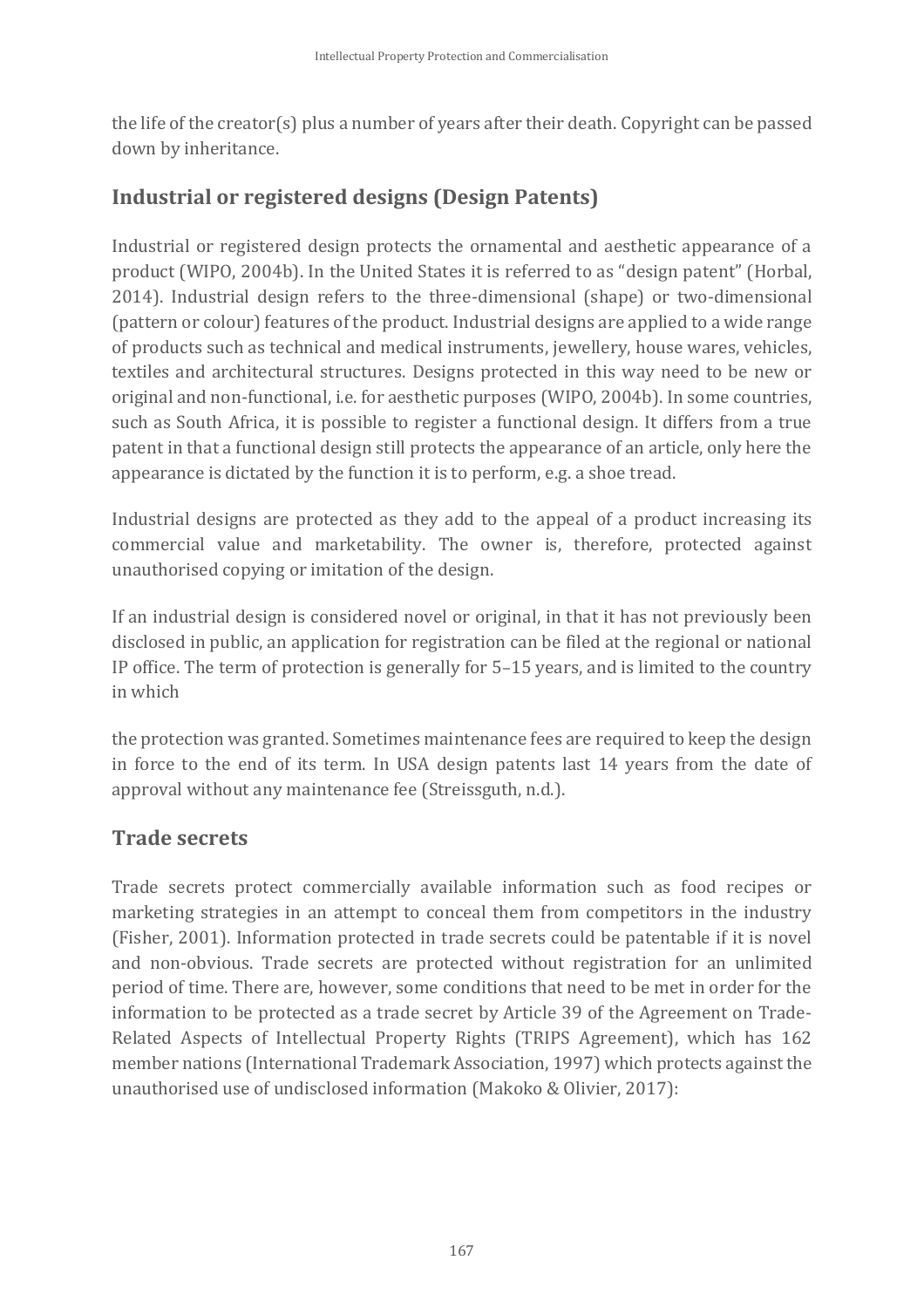- It must have commercial value because it is secret.
- The information must be secret.
- It must be subject to reasonable steps by the holder to keep it secret.

If a product or process can easily be reverse engineered, an IP strategy would rather rely on patents. If it cannot be reverse engineered, then it may be beneficial to keep the information secret.

## **Geographical indications**

Geographical indications are signs placed on products from a specific geographical origin and possess qualities or reputation that are due to that origin (WIPO, 2013). Geographical indication prevents the use of the sign for products that do not meet the standard. However, it does not protect against the product being made by replicating the same technique set out in the standards (WIPO, 2013). Geographical indications are used for agricultural products, foodstuffs, wine and spirits, handcrafts and industrial products (WIPO, 2013). Implementation of geographic indications is governed by the TRIPS Agreement in Articles 21-24 (International Trademark Association, 1997).

## **Steps in Intellectual Property Protection**

With the variety of IP available, the first step would be to conduct an audit to determine the IP, registered or unregistered, for which one is eligible (Bridgett, 2015). Thereafter, it is essential to protect the brand, slogan, symbol, or company name as a trademark. Trademark databases can be checked to avoid using existing or protected trademarks.

If an invention meets the conditions of patentability, some factors need to be considered before filing (European Patent Office, 2011):

- Is the patent necessary or can a combination of other IP applications protect the invention?
- Is the cost of patenting (including annual costs) justifiable when compared to the earnings from the invention?
- What is the life cycle of the invention? The patenting process takes 3 to 4 years and in technological fields where products change rapidly, applying for a patent may be a limitation.
- The timing of the application needs to be planned. If it is filed too early the product may not be ready for commercialisation, with most of the patent lifespan spent trying to create a marketable product (this holds true particularly for medical devices and pharmaceuticals where clinical trials need to be factored into the development timeline). If the application is filed too late, someone else may file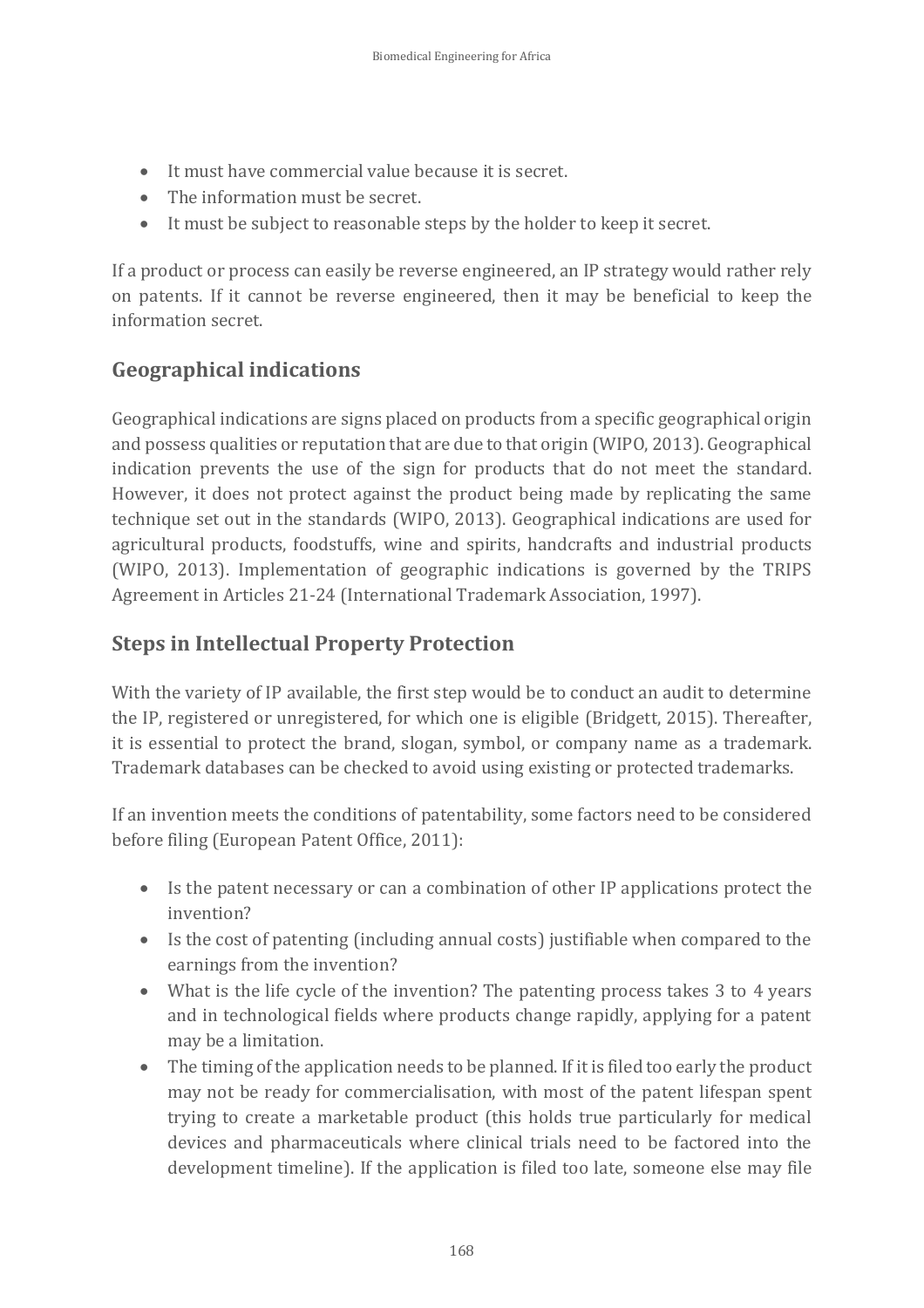first. In addition, the patenting process is a sequence of events determined by international conventions and treaties; once started they cannot be delayed.

• The patent owner is responsible for enforcing the patent, which will incur additional costs.

If patenting is justifiable, a priority application is filed in at least one country, typically the country of residence of the inventor. If it is necessary to apply for jurisdiction in other countries, this needs to be done within 12 months of first filing. One can either file directly in other countries at this point, or file an international patent application with the Patent Cooperation Treaty (PCT). With the PCT one can seek patent protection in over 150 countries depending on the application. With this single application, multiple patent applications are being made in different countries of interest.

The PCT process has two main phases, the international phase and the national phase. The international phase begins with filing and submitting the international application to a PCT-affiliated patent office. After filing a PCT, an international search by an International Searching Authority (ISA) identifies patents, publications and technical literature that relate to the invention and writes an opinion on the potential patentability of the invention. After 18 months from the earliest filing date, the contents of the international application are publicly disclosed. At the end of the international phase, about 30 months from the earliest filing date, is the national phase. At this stage, the applicant must select the countries where protection is sought. This can be done by filing the PCT patent specification at the individual patent offices. Regardless of the outcome of the PCT search report and opinion, the patent application will still be examined by each patent office individually; in most countries this would include a full patentability examination. However, the benefit of filing a PCT is that it postpones the decision to choose countries until 30 months after the first filing, which has a cash flow benefit for most companies and allows them more time to assess which markets are to be protected.

# **Commercialisation**

The innovation process involves the ideation or conception phase, the design and development phase, the prototype phase and the production, marketing and commercialisation phase (Manbachi et al., 2018; WIPO, 1997). Commercialisation is therefore the final step of the innovation process. At this stage the invention is introduced to the market and can begin to generate income to compensate the innovators and manufacturers for their efforts.

Finding an innovative solution to a problem does not guarantee commercial success. Interaction with various stakeholders during the innovation and commercialisation stages is usually required. Networking and building formal networks with key players in industry, venture capitalists and business angels is essential for creating a successful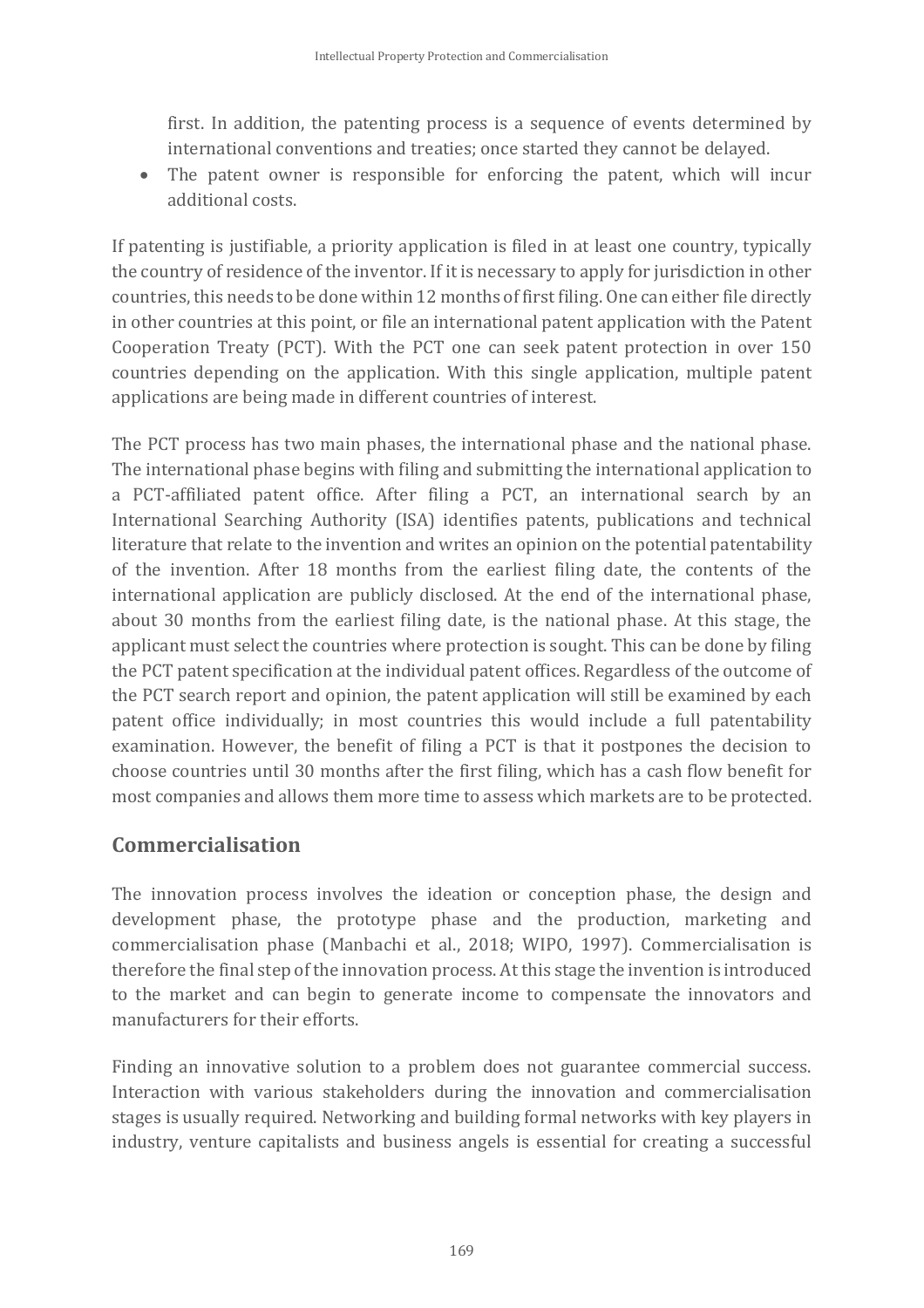commercialisation strategy (Ismail, Omar & Majid, 2011). There are various avenues an inventor could use to commercialise; they include:

- Licensing the rights to the invention.
- Assigning or selling the patent rights.
- Starting their own business as a start-up or spin-off.

The following sections will describe these commercialisation paths in more detail.

## *Licensing*

Licensing is the leasing of a legally protected property such as a trademark, copyright or patent to another party (CIPC, 2018; WIPO, 1997). The contractual agreement between the owner of the property (licensor) and the commercial partner (licensee) grants the licensee permission to use the property. Sometimes the licensee is allowed to sub-license the IP to a manufacturer. In exchange, the licensee must pay the licensor a fee or royalties for the access. Specific terms and conditions may be attached to the use such as the purpose of use (limited to certain applications or methods of use of the technology), a defined territory or nation, and a defined time (CIPC, 2018; Ismail, Omar & Majid; 2011; WIPO, 1997). Licences can be non-exclusive, where the licence may be granted to several companies, or exclusive to a single company (Ismail, Omar & Majid, 2011).

### *Assignment*

Assignment is the sale of the IP transferring ownership of the IP to an assignee. This is a business strategy for those who prefer a lump-sum payment over smaller royalty payments over time (CIPC, 2018). The assignor losses all control of over the intellectual property upon payment, but the assignment agreement may include terms that allow for the IP to "fall" back to the assignor in an event where the assignee is not successfully commercialising the IP.

## *Start-up and spin-off companies*

A start-up is a newly formed company which focuses on a product that is not being offered in the market or an alternative to a product in the market that the founders believe is inferior (Fontinelle, 2017; Robehmed, 2013).

In the initial stages, start-up companies have higher expenses than their revenue levels. This is due to the focus on development, testing and marketing of the product. Financing the start-up through loans, government funding, grants from non-governmental organisations or angel investors is essential for their success (Manbachi et al., 2018; Robehmed, 2013). Incubators and accelerators provide start-ups with capital, advice and work space (Manbachi et al., 2018; Robehmed, 2013).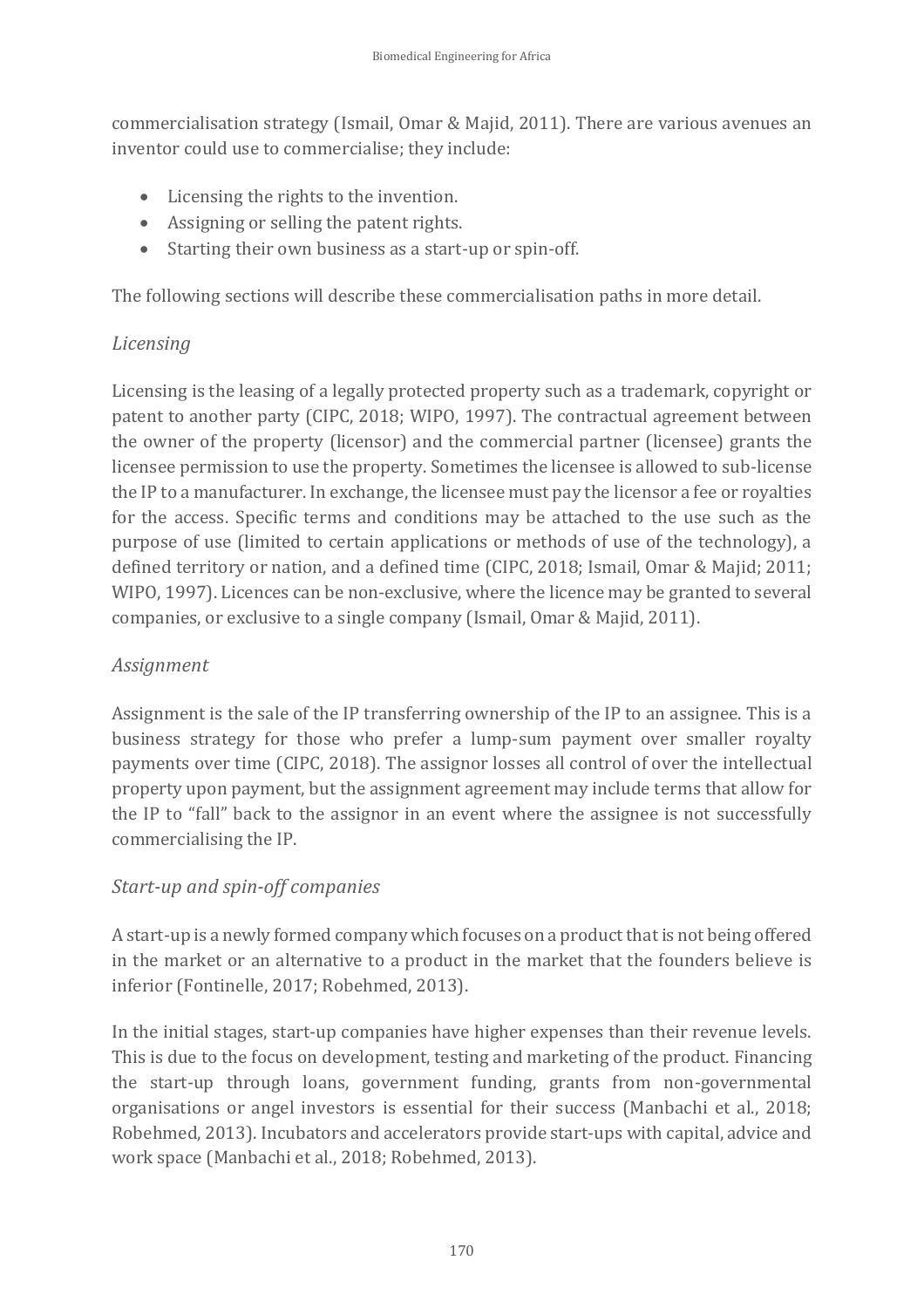A spin-off or spin-out is the creation of an independent company by a parent company or organisation (Financial Times, n.d.). In many cases, this refers to a company formed by a university to commercialise an invention designed by its academics or students. The disruptive nature of the IP is an important factor in the decision to start a company. In some cases, licencing might be a better option.

## **Additional considerations for biomedical engineers**

One of the most important stages in bringing the products of biomedical engineering to the market, is obtaining regulatory approval. Regulatory approval could take years to obtain and requires a significant amount of money. This is because thorough preclinical tests followed by clinical evaluations are required to prove the safety and efficacy of the invention. Only if these tests are successful can one file an application for, and be granted, regulatory approval.

The adoption of an invention by the health care sector may take some time due to the resistance presented by clinicians to change (Wang, Butner & Darzi, 2006). Some technologies may require clinicians to move away from an established technique or process, introducing a new learning curve. In addition, reimbursement, for example via insurance, needs to be considered in parallel with the regulatory and clinical strategies to ensure that the product is affordable and accessible to its target market. Thus, the road to establishing a health technology company or bringing a health technology product to market, can be costly and long.

For academic biomedical engineers, the relationship with the university and the inventor must be clarified before any disclosure of an invention is made. A defined institutional policy benefits all parties as the inventor is guaranteed not only intellectual and academic rewards, but financial ones as well. The institution benefits by ensuring that its innovations are developed to maximize society's use in addition to promoting economic growth. They will also benefit financially in the event a product is successfully commercialized while retaining some of their most talented and productive faculty. For universities, profit should not be a motivator in bringing research to the market as it is not the primary mission of a university, the time lines to development are long, and it is near impossible to predict which discoveries will result in significant licensing fees, startup companies or initial public offerings (IPOs).

The timeline for development of a successful commercial biomedical product from a university inventor may take as long as 15–20 years (Figure 1). The steps involved include:

1. *Research.* Whether funded locally or by an extramural source, this critical first step is essential in the development process. The university should nurture research activities that may lead to innovations that can benefit society. Only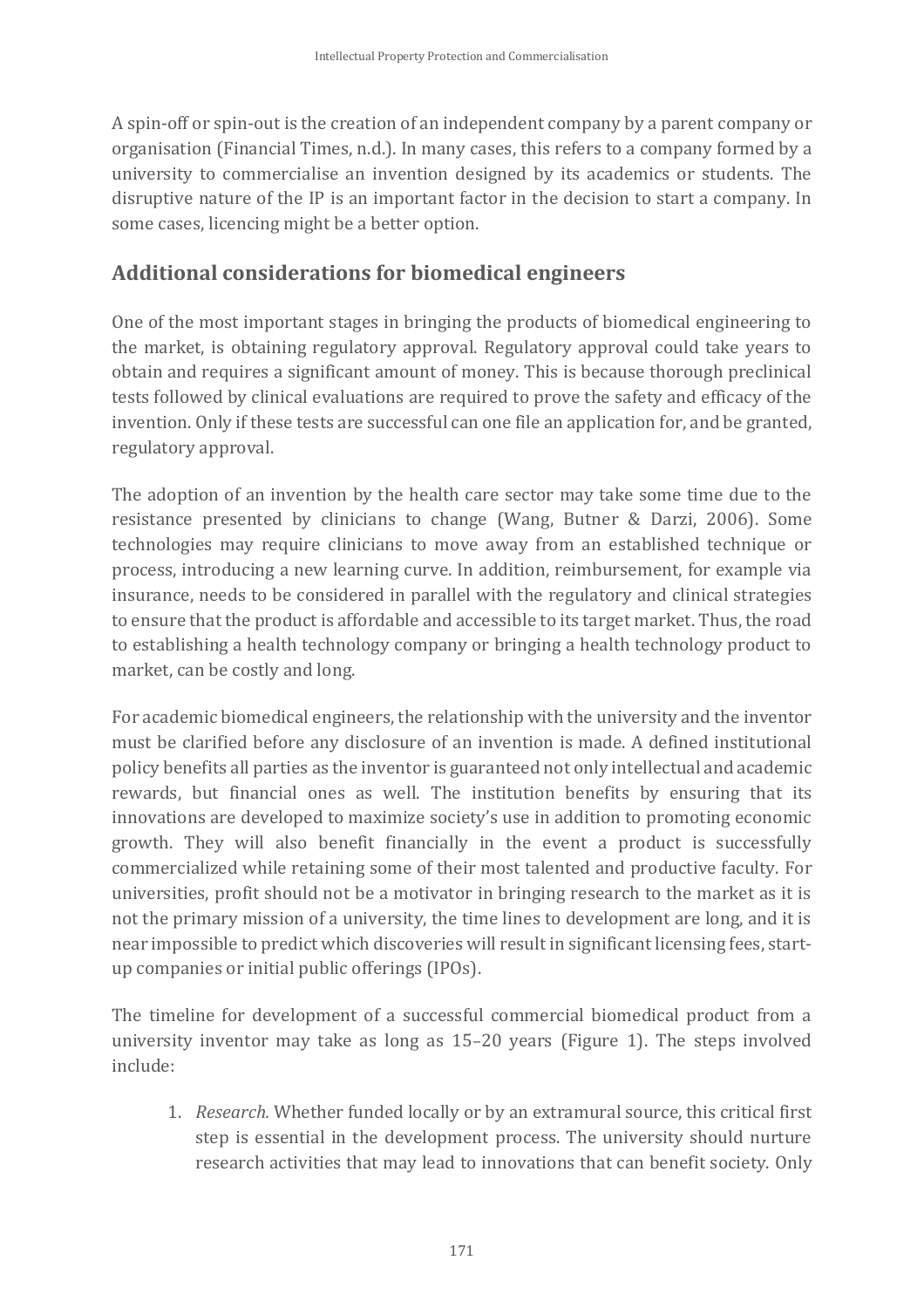a small fraction of the research activities in a university setting will result in a commercial success, however without research, there is no such success. It is almost impossible to select "winners" at the basic research level.

- 2. *Disclosure*. Inventors need to be educated about the benefit of initial disclosure of their product or invention. Eagerness to publish or present innovative results prior to disclosure can invalidate any future patent claim.
- 3. *Patents.* Not every disclosure warrants a patent submission. Approximately one half of disclosures will require a patent. Further development of the product continues after patent application.
- 4. *License.* Once a product or invention has been successfully developed to at least the prototype phase, the inventor has two options: 1) license the product to a commercial entity that can refine development and bring the product to market, or 2) form a start-up company which will continue the development and commercialisation. The licensing approach is certainly the easiest where the licensee takes on the development risks and costs, and the licensor (the university and inventor) accept a royalty in return for giving up the product rights. The start-up company approach is much longer and riskier for the inventor and requires starting a company, raising funds, clinically validating the product, performing market analyses and launching the product into the marketplace. Successful start-ups may be purchased or merged, or may raise more funds through an IPO. While the start-up approach is much more difficult and riskier, when successful, it is typically more profitable.
- 5. *Profits.* Figure 1 shows the typical time lines from research to profits at universities. In a robust academic research environment, many millions of dollars may be invested in research, resulting in, for example, 1000 disclosures. Of the 1000 disclosures, approximately 500 will typically be patentable. Of the patented products in such an environment, as many as 150 could be expected to be licensed and up to 15 new companies started. Of all the licensed products, only 1 or 2 would be expected to generate an annual licensing fee. Of the 15 start-up companies formed, it would be reasonable to expect that one IPO would occur.



*Figure 1. Adapted, with permission, from material provided by Professor Alicia Loffler, Innovation and New Ventures Office, Northwestern University.*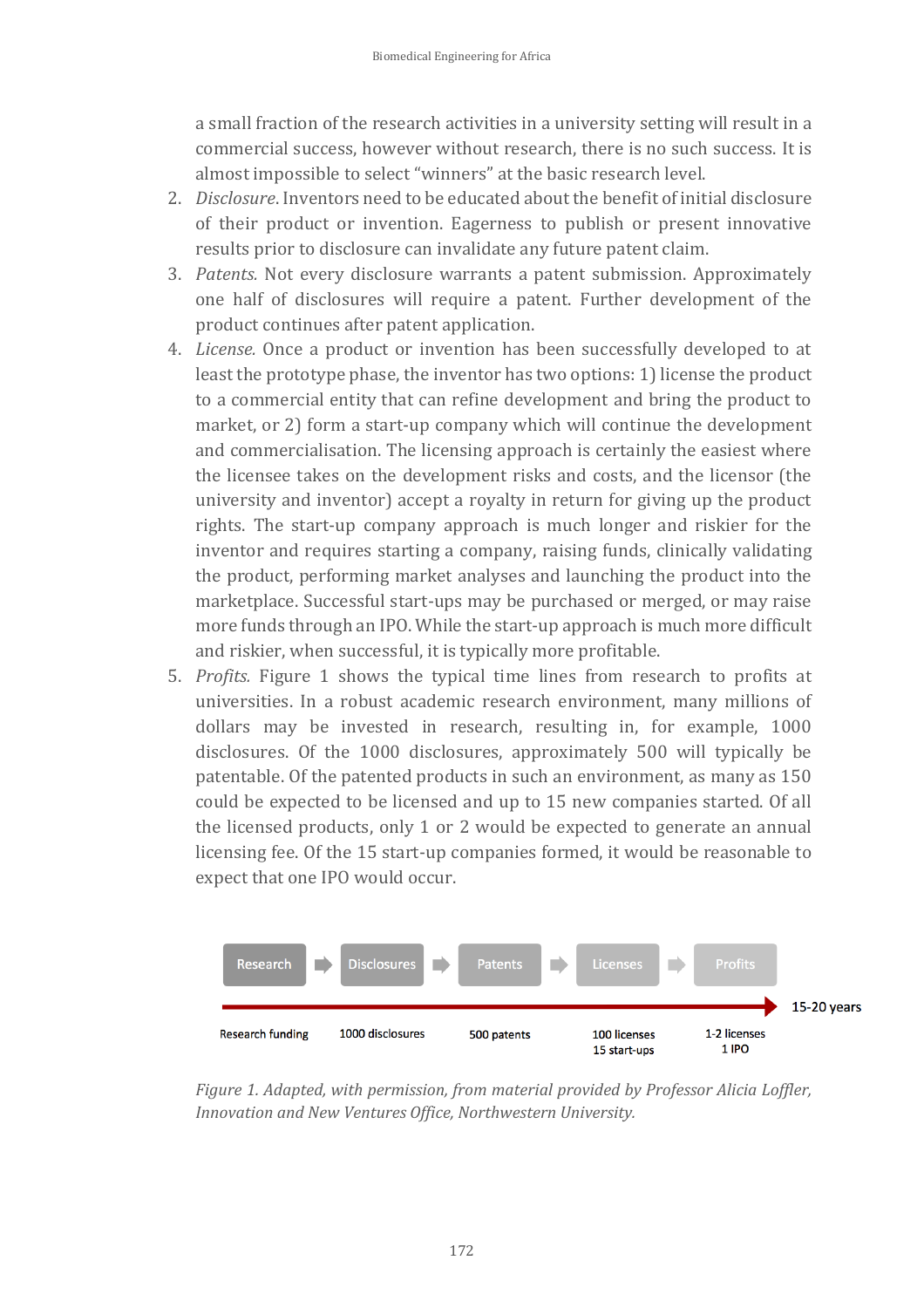## **Summary**

Developing novel biomedical products including drugs, devices, assays, and equipment is a lengthy process that starts with an innovative idea that potentially meets a critical medical need. Research universities worldwide are filled with experienced and talented researchers capable of developing their innovative ideas into useful and valuable medical products. The process is long and high-risk, but rewarding on many levels. The university role ranges from educating the innovators to developing prototypes. Universities may even assist in licensing and start-up activities. A robust development pipeline involves identification and protection of the intellectual property and a clear, well defined partnership between the institution and its inventors.

### **Acknowledgements**

The authors are grateful to Mr Philip Hoekstra from Research Contracts & Innovation at the University of Cape Town and Professor Alicia Loffler, Associate Provost for Innovation and New Ventures at Northwestern University in Evanston, Illinois, USA for their insights on intellectual property protection.

### **References**

- International Trademark Association. 1997. *Protection of geographical indications and trademarks*. Available: http://www.inta.org/Advocacy/Pages/ProtectionofGeographical-IndicationsandTrademarks.aspx
- Bridgett, N. 2015. *Four step guide to protecting your intellectual property internationally*. Design Council. Available: https://www.designcouncil.org.uk/news-opinion/four-step-guideprotecting-your-intellectual-property-internationally [2019, May 06].
- Capron, A. & Wells, R. 2016. *How digital health startups can leverage intellectual property*. HIT Consultant Media. Available: https://hitconsultant.net/2016/01/18/digital-health-startupsintellectual-property/ [2019, May 06].
- CIPC. 2018. *Commercialising your IP*. Companies and Intellectual Property Commission. Available: http://www.cipc.co.za/index.php/trade-marks-patents-designscopyright/commercialising-your-ip/ [2019, May 06].
- European Patent Office, 2011. *The patenting process*. Available: https://www.epo.org/learningevents/materials/inventors-handbook/protection/patents.html [2019, May 06].
- Financial Times. n.d. *Definition of spin-off*. ft.com/lexicon. Available: http://lexicon.ft.com/Term?term=spin\_off [2019, May 06].
- Fisher, W. 2001. Theories of intellectual property. In: *New essays in the legal and political theory of property*. S. Munzer, ed. Cambridge University Press. 168–199.
- Flexman, J.A. & Lazareck, L. 2007. Biomedical engineering and society: Policy and ethics. *Conference Proceedings: IEEE Engineering in Medicine & Biology Society*. 6156–6158.

Fontinelle, A. 2017. *What exactly is a startup?* Investopedia. Available:

https://www.investopedia.com/ask/answers/12/what-is-a-startup.asp [2019, May 06].

Gattari, P.G. 2005. Determining inventorship for US patent applications. *Intellectual Property & Technology Law Journal.* 17(5):4.